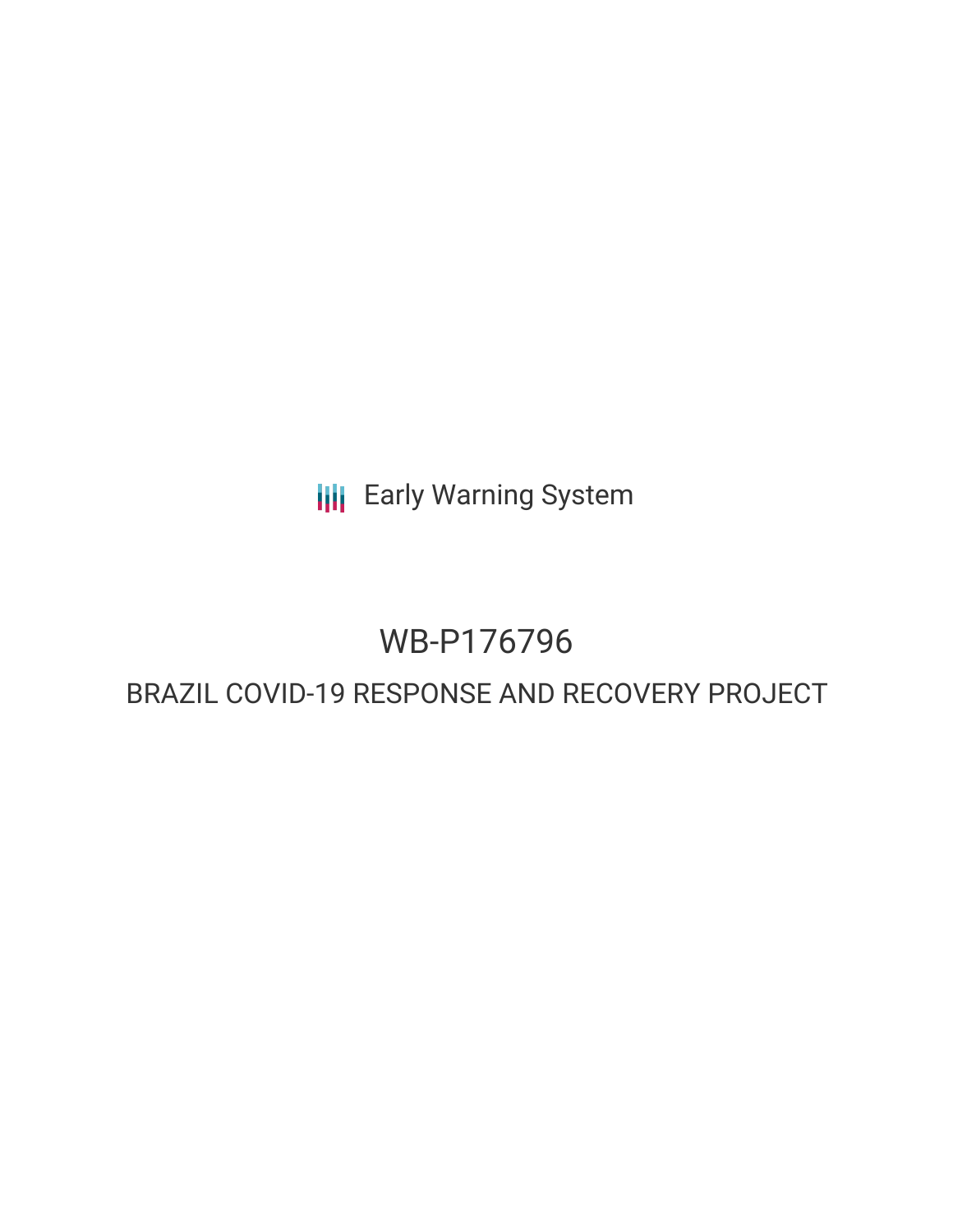

#### **Quick Facts**

| <b>Countries</b>               | <b>Brazil</b>               |
|--------------------------------|-----------------------------|
| <b>Financial Institutions</b>  | World Bank (WB)             |
| <b>Status</b>                  | Proposed                    |
| <b>Bank Risk Rating</b>        | U                           |
| <b>Borrower</b>                | Government of Brazil        |
| <b>Sectors</b>                 | <b>Education and Health</b> |
| <b>Investment Amount (USD)</b> | \$1,500.00 million          |
| <b>Project Cost (USD)</b>      | \$1,500.00 million          |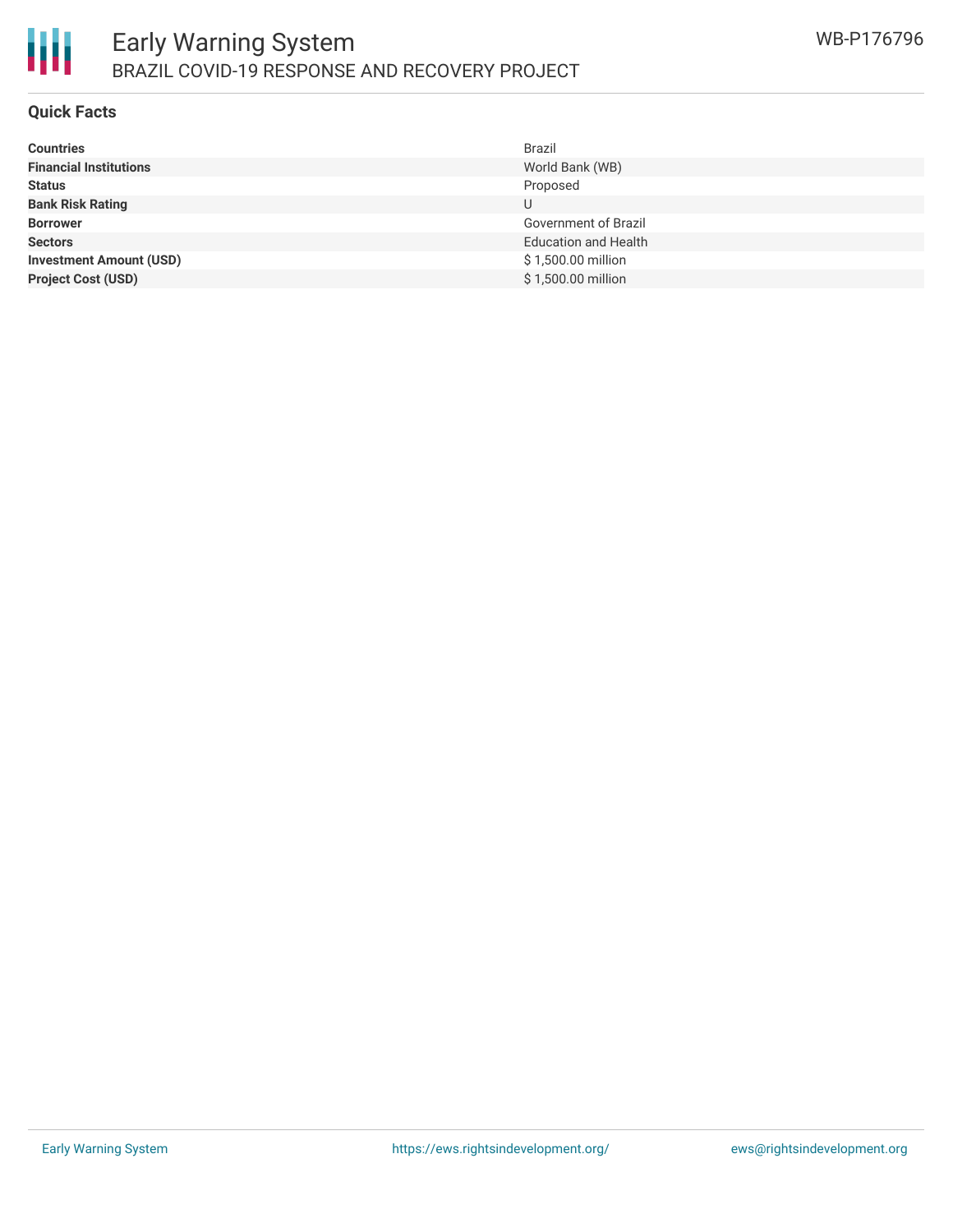

### **Project Description**

According to WB website, the project aims to respond to the COVID-19 pandemic in Brazil and support the national health system to cope with the additional service demand in the post-pandemic stage.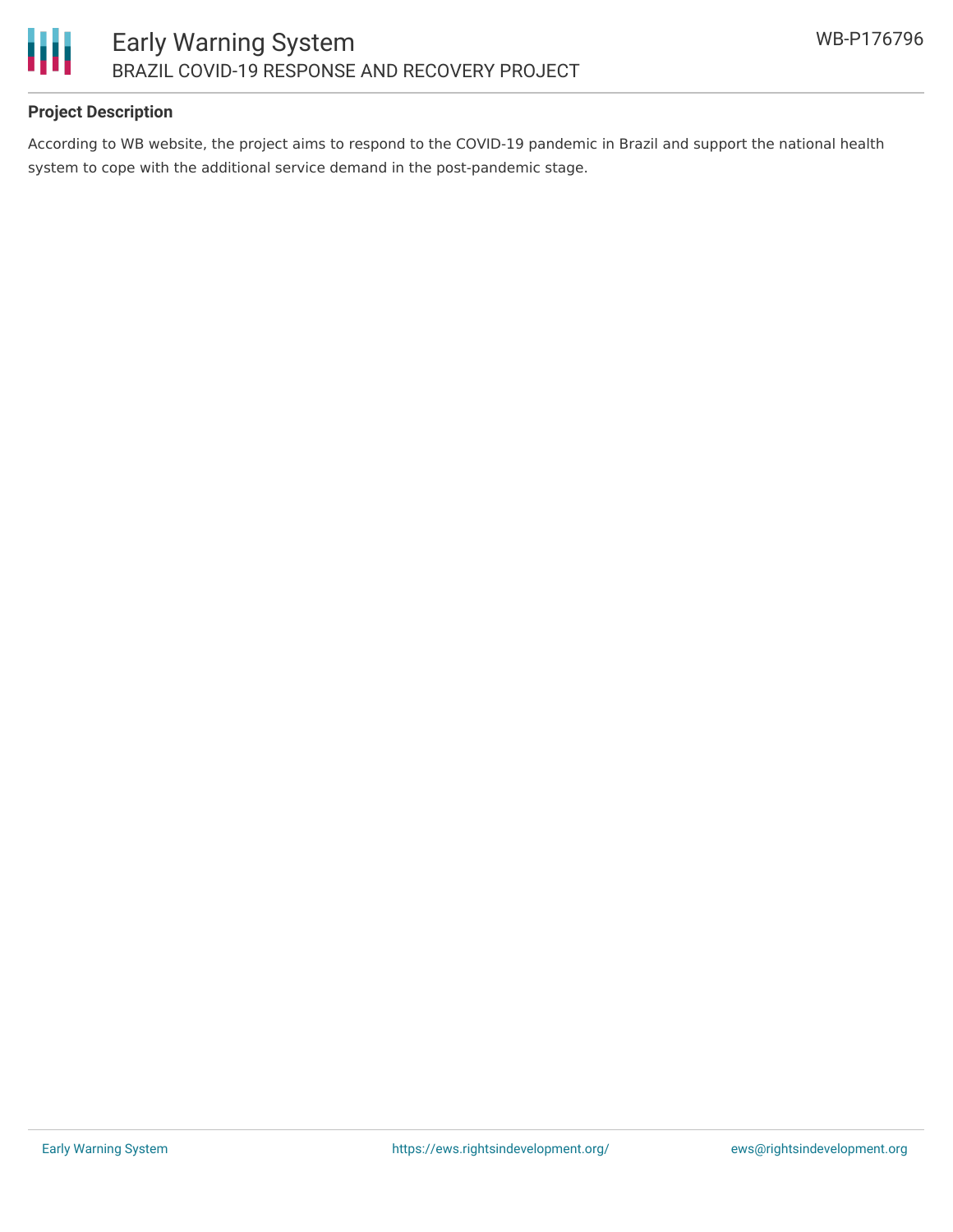

## **Investment Description**

World Bank (WB)